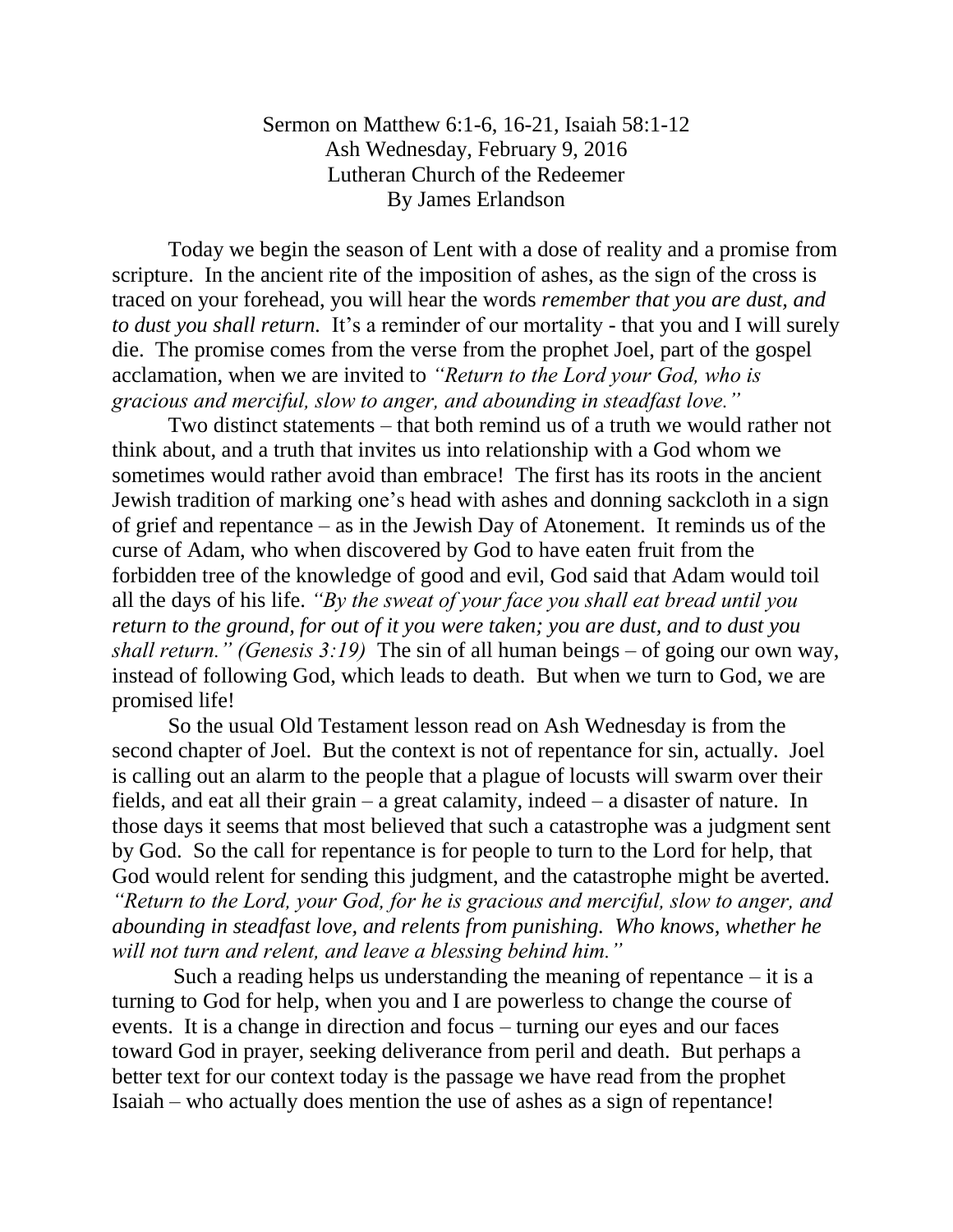For Isaiah asks the question – why do we fast? What is our purpose in putting ashes on our foreheads as a sign of repentance? What is our motivation? Is it merely a religious ritual that we do because that is what we do on this appointed day of the year? Is it for others to see, or is it an act of faith that we do to affect our relationship with God? Why do we do any religious ritual, or act of worship, for that matter? In previous chapters, Isaiah has condemned Israel's leaders for their corruption and idolatry, and called on the people to repent. He encouraged the faithful to maintain justice and do what is right, to keep the Sabbath and hold fast to God's covenant, for God's salvation soon will come and God's deliverance will be revealed. But God is seeking faith which is genuine.

And then Isaiah reveals what God truly desires from the fasting of God's people – not an empty ritual, but actual kindness and justice lived out. For why should we fast in religious observance only to quarrel and fight, or to oppress you workers and employees? If so, your fasting and words of worship will not be heard on high. Is it just to bow our heads, or lie in sackcloth and the ashes of repentance – do you and I call this acceptable to God?

Isaiah is very clear in describing the fasting which God desires: *"to loose the bonds of injustice, to undo the thongs of the yoke, to let the oppressed go free…to share your bread with the hungry, and bring the homeless poor into your house, to cover the naked. For then light shall break forth, and you will be healed; you will call and God will answer. If you remove the yoke, the pointing of the finger, the speaking of evil, and offer food to the hungry, then your light shall rise in the darkness, the Lord will guide you and satisfy your needs. Then your ancient ruins shall be rebuilt, and you shall be called the repairer of the breach, the restorer of streets to live in." (Isaiah 58)*

It is easy to misunderstand what God is calling us to do on such a day as this. For generations and for centuries, people of faith have gathered on Ash Wednesday to perform this familiar ritual, confessing our personal sins, kneeling in repentance, clergy making the sign of the cross on our foreheads with ashes made from burnt palm branches, as a sign to God and to others of our humility and our mortality. And there is nothing wrong with that, for it is good for the soul to confess our sins, and it is honest to admit our sins and mortality, in an age and a culture which encourages you and me to live in denial of both!

But here we live in a land which has been built on a multiplicity of sins – the genocide of Native peoples, the enslavement and continued incarceration of African Americans, the rejection of immigrants who come from the wrong countries and so are called "undocumented aliens" – not citizens, not even human beings. All that we have has been attained by our privilege and at great cost to others, while we presume to have "earned it all" ourselves. We live in denial of the damage done to the earth by our prosperity and wastefulness. We have